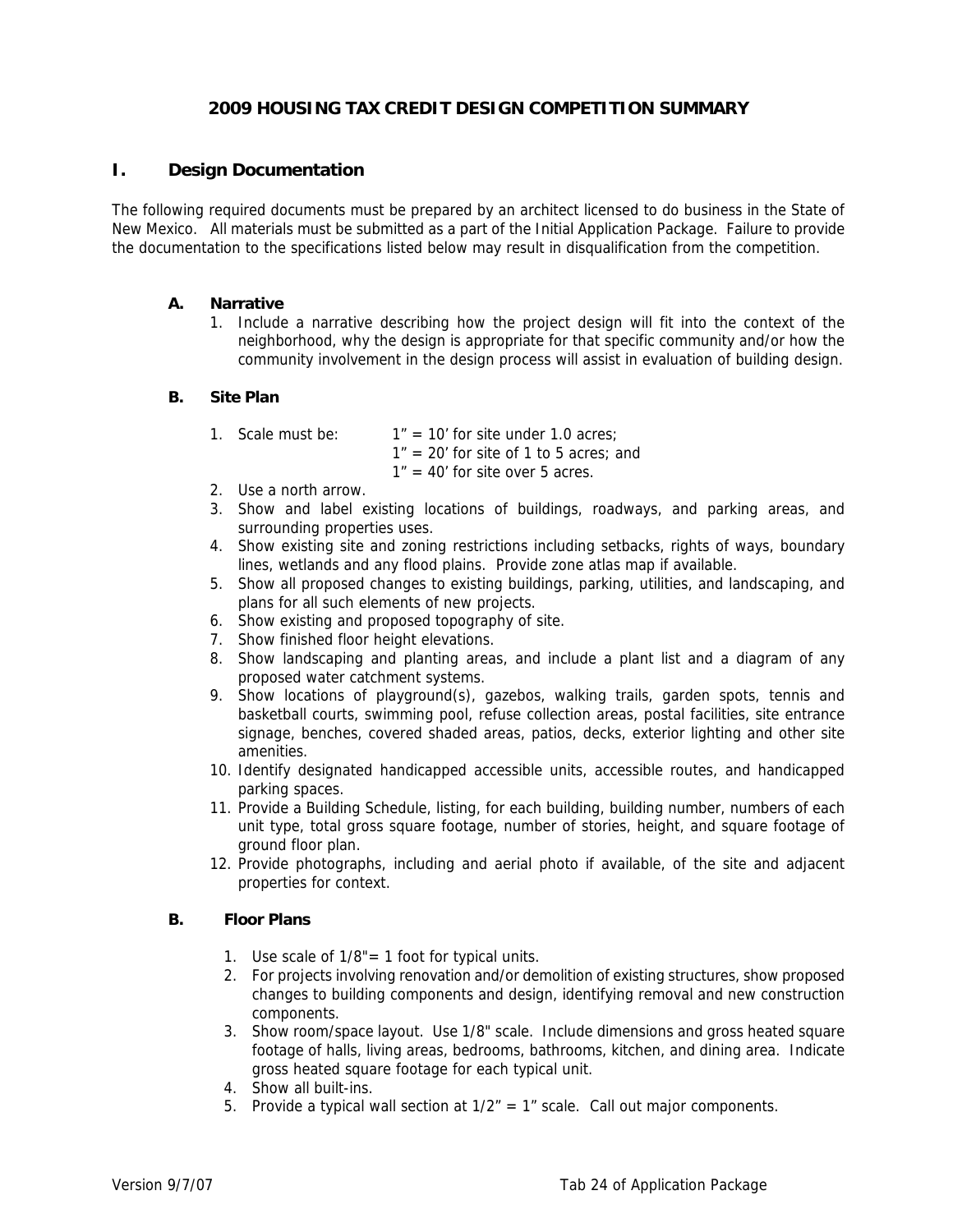# **C. Elevations for New Construction**

- 1. Use scale of 1/8"= 1 foot. Include front and one contiguous side elevation of each building type.
- 2. Identify all materials to be used on building exteriors.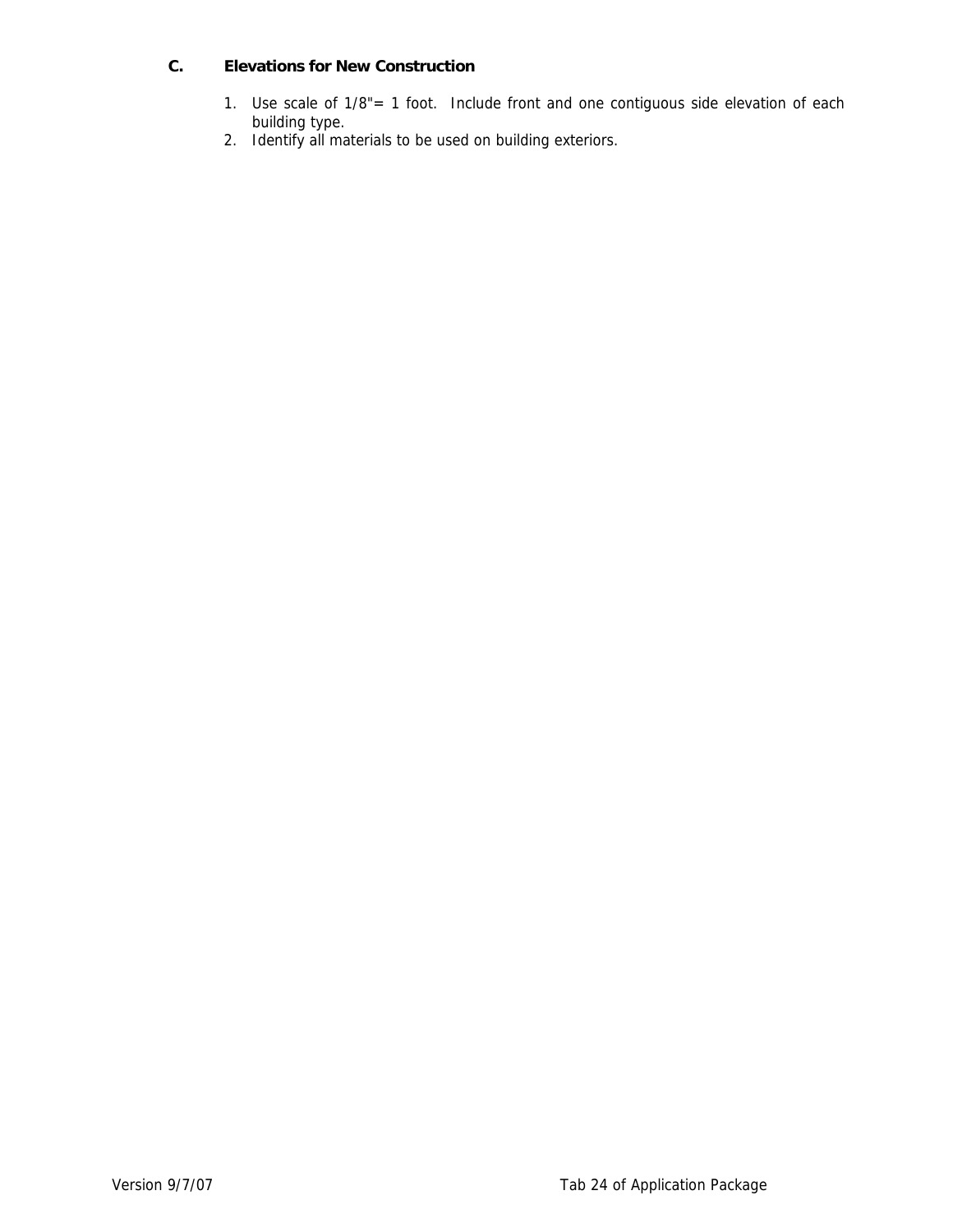# **II. DESIGN REVIEW CONSIDERATIONS**

### **A. Site plan considerations:**

- 1. Propose a pedestrian friendly building layout focusing on privacy; create accessible walks linking buildings to each other, to common areas and to parking.
- 2. Propose a site plan that contributes to public streetscape and minimizes the visibility of parking.
- 3. Propose site amenities including playgrounds, gazebos, garden spots, walking trails, picnic areas, ball fields, basketball/tennis courts and exercise rooms.
- 4. Provide natural areas with trees between buildings (for new construction); use large open spaces for recreational activities.
- 5. Demonstrate design and amenities appropriate for the intended population.
- 6. Include a well-designed entry to the site with attractive signage, lighting and landscaping, and outside mail collection and distribution centers.
- 7. Propose a landscaping plan that incorporates xeriscaping and/or rainwater collection.

The items above must be clearly indicated on the site drawings.

### **B. Building design:**

- 1. Propose creative and versatile architectural elements which are designed to be proportional to the human scale. Depending on the design and architectural style, some ways to achieve this are: broken roof lines, front gables, dormers or front extended facades, wide banding and vertical and horizontal siding applications, creative use of materials, masonry accents, front porches, courtyards, portals, bancos, attractive deck rail patterns, and building and window placement. However, the appropriateness of certain elements in terms of overall design and site context will be taken into consideration.
- 2. Consider shade, light, natural heating and cooling, and privacy.
- 3. Propose an attractive building focusing on visual appeal. Keep in mind qualities of massing, proportion, space, architectural style, textures, color tone and articulations.

### **C. Contextual and Spatial design:**

- 1. Propose how the architectural style and planning design themes and massing supports the area.
- 2. Propose a design which embodies healthy human environments including varying interior and exterior spatial environments, which incorporates aspects of open plan design, long sightlines to increase spatial dimension, and which incorporates creative use of natural lighting to add spatial differentiation and dimension.

### **D. Floor Plan Design:**

1. Propose how the design not only supports the function and use but also exceeds the minimum design requirements. This may include such things as open flowing floor plans for flexible use if desirable, rooms that exceed minimum square footages, bedrooms that are located away from parking or street noise, kitchens that provide an abundance of counter top working space and cabinets, and availability of extra storage space.

### **E. Rehabilitation Projects:**

Applications must propose a defined scope of work appropriate to the building(s), as reflected in the Capital Needs Assessment, but should not involve unnecessary work. Proposals must address the elements outlined in the MFA Mandatory Design Standards for rehabilitation Projects. Additional consideration will be given to Projects that go beyond the minimum requirements. For example, projects that propose adding or improving project amenities and/or the addition of services for the existing tenant base.